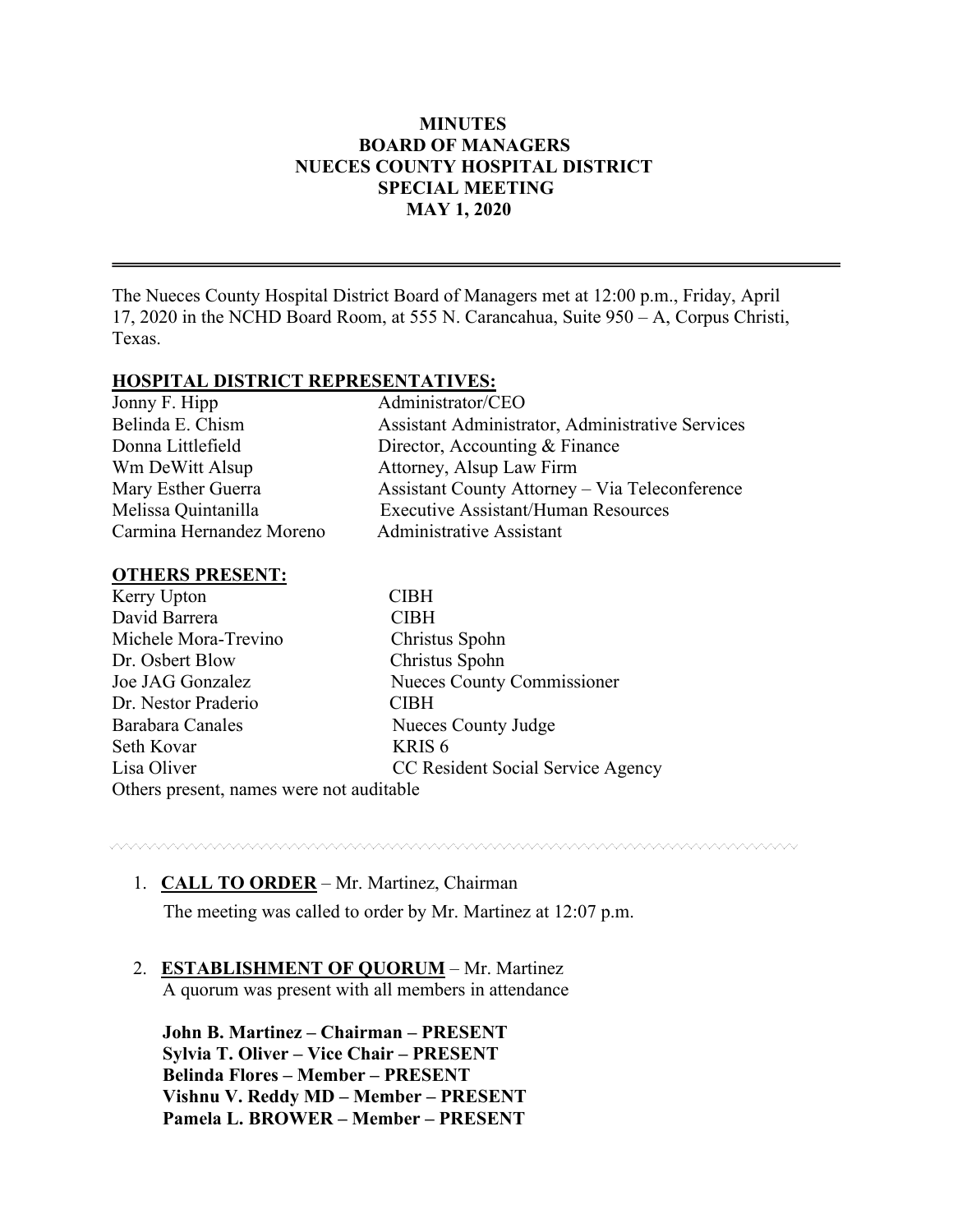## **Daniel W. Dain – Member – PRESENT – Via Teleconference John E. Valls – Member – PRESENT**

3. **PUBLIC COMMENT -** Persons wishing to comment on any item(s) on the agenda or any subject within the Board's responsibilities must sign-in on the "Agenda Item Request to Speak" form provided at the entrance of the Board meeting room at least five (5) minutes prior to commencement of the meeting. Commenters shall limit their comments to three (3) minutes, except that Commenters addressing the Board through a translator shall limit their comments to six (6) minutes. See the "Public Comment" section of the preceding General Information page for additional information.

> **Dr. Osbert Blow Commissioner Joe (JAG) Gonzalez Judge Barbara Canales Lisa Oliver Public Comments attached and hereto made part of these minutes.**

## 4. **REGULAR AGENDA**

- A. Receive and discuss information and updates relating to previous action on establishment of a dedicated COVID-19 patient care unit at CHRISTUS Spohn Hospital Corpus Christi – Memorial. *(INFORMATION)*
- B. Discuss and consider revisionary or rescission action(s) relating to previous action on establishment of a dedicated COVID-19 patient care unit at CHRISTUS Spohn Hospital Corpus Christi – Memorial. *(ACTION AS NEEDED)*

## **Table to Motion Item B by Mr. Valls and seconded by Ms. Brower. MOTION CARRIED.**

C. Discuss the status and provision of indigent and non-indigent mental health/psychiatric services in Nueces County. *(DISCUSSION)* 

> **Mr. Martinez moved to Emergency Meeting at 12:56 p.m. After Emergency Meeting came back to Special Meeting, called for recess at 1:44 p.m. Meeting was called back to order at 1:53 p.m.**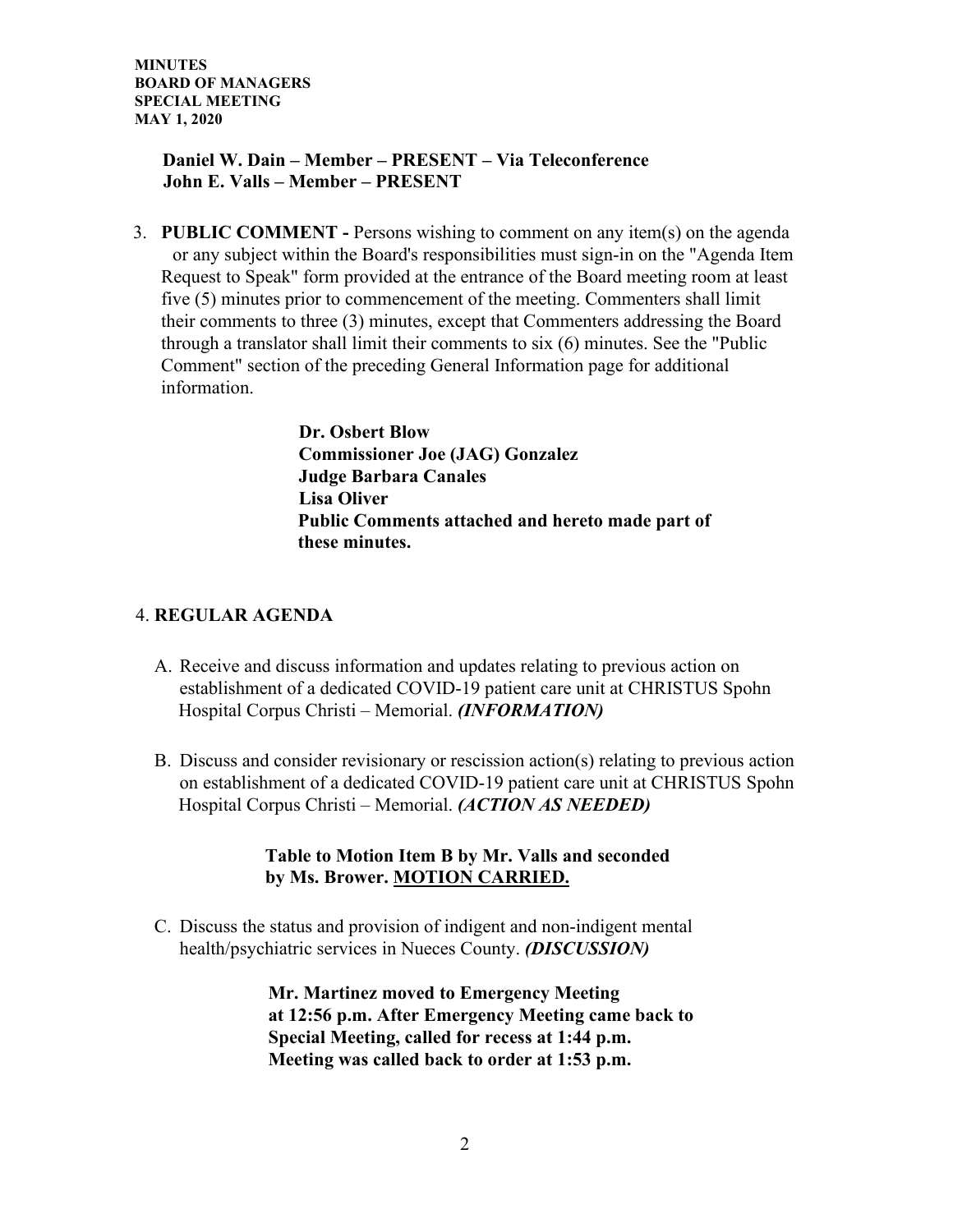**CLOSED MEETING -** Public notice is hereby given that the Board of Managers may elect to go into closed meeting session(s) at any time during the meeting to discuss any matter(s) listed on the agenda, when so authorized by the provisions of the Open Meetings Act, Texas Government Code, Chapter 551 and the Board specifically expects to go into a closed session(s) on the matter(s) listed below. In the event the Board elects to go into closed session(s) regarding an agenda item(s), the section(s) of the Open Meetings Act authorizing the closed session will be publicly announced by the presiding officer. Should any final action, final decision, or final vote be required in the opinion of the Board with regard to any matter considered in closed session(s), then the final action, final decision, or final vote shall be either: (a) in the open meeting covered by the Notice upon reconvening of the public meeting; or (b) at a subsequent public meeting of the Board upon notice thereof, as the Board shall determine pursuant to applicable laws.

- A. Consult with attorneys on legal matters related to establishment of a dedicated COVID-19 patient care unit at CHRISTUS Spohn Hospital Corpus Christi – Memorial; consultation pursuant to Open Meetings Act, Texas Government Code, §551.071; and
- B. Consult with attorneys on legal matters related to the provision of indigent and non-indigent mental health/psychiatric services in Nueces County; consultation pursuant to Open Meetings Act, Texas Government Code, §551.071.

## **Mr. Martinez called for a Closed Meeting at 1:56 p.m.**

6. **OPEN MEETING** - Following the Closed Meeting, the Board of Managers will reconvene the public meeting before taking any action(s) on Closed Meeting matters or adjourning the meeting.

### **Mr. Martinez called for Open Meeting at 3:32 p.m.**

7. Consider final action, decision, or vote on matters covered in Closed Meeting. *(ACTION AS NEEDED)*

### **No Action taken.**

## 8. **ADJOURN**

 **Motion to adjourn by Mr. Martinez. Motion by Ms. Flores and seconded by Ms. Brower. Adjourned at 3:32 p.m.**